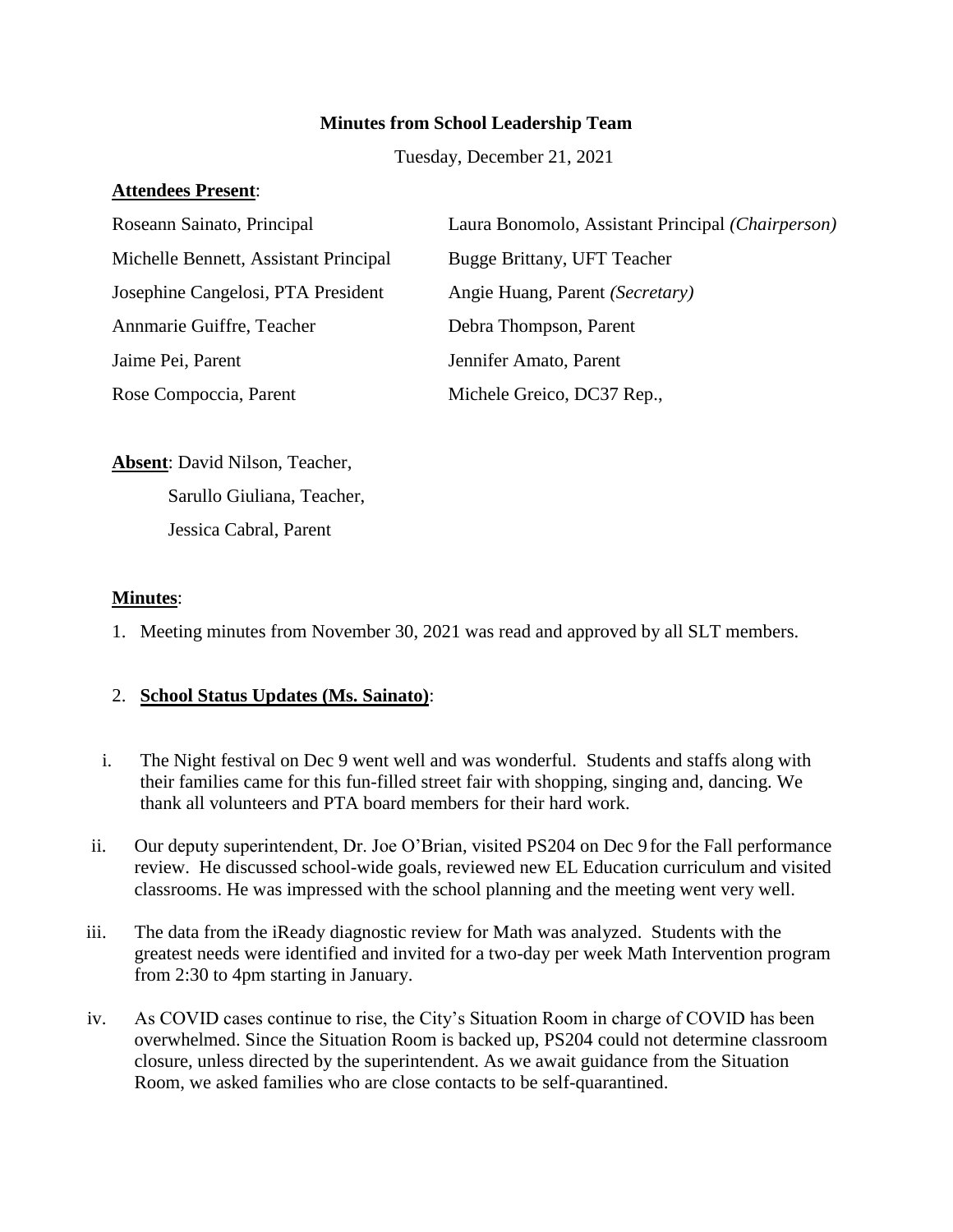# **3. CEP Review - DESSA Screening Update (Ms. Bennett)**

- **i.** A citywide screening tool, DESSA (Devereux Student Strengths Assessment) was administered to understand students' social-emotional health. The goal of this assessment is to check-in with students' social emotional competence and provides data-driven tiered intervention services by Spring 2022.
- ii. About 850 students from kindergarten to Grade 5, received DESSA screening. It took about 5 minutes for teachers to rate each student by asking how their behaviors were over the last four weeks. The results will be used for progress monitoring as well.
- iii. A Social-Emotional Composite score was calculated based on a combination of the eight scales. This composite score provides an overall indication of the strength of the student's social-emotional competence.
- iii. Based on the results, teachers could identify if the student is performing in a Typicalbased range, a Strength-based range, or a Need-based range.
	- At PS204, 72% (602) of the students fall into a Typical-based range, where no additional support is needed.
	- $\bullet$  21% (179) of the students fall into a Strength-based range, where these students have exceeded the rating.
	- 7% (60) of the students fall into a Need-based range, where these students are in needs for additional support.
	- iv. Tier I, SEL support is for all students to receive in the classroom everyday (i.e., Sanford Harmony Program/ social emotional learning program).
	- v. Parents of students who fall into the Need-based range will be notified and will benefit from tier II intervention services for twelve weeks.
	- vi. Starting January, students who need additional intervention program for SEL will be pulled out to receive a once-a-week Tier II small group counselling session for twelve weeks.
	- iv. DESSA bar chart data for each grade was presented to the show percentage of students falling into the areas of Strength-based, Typical-based, and Need-based instruction.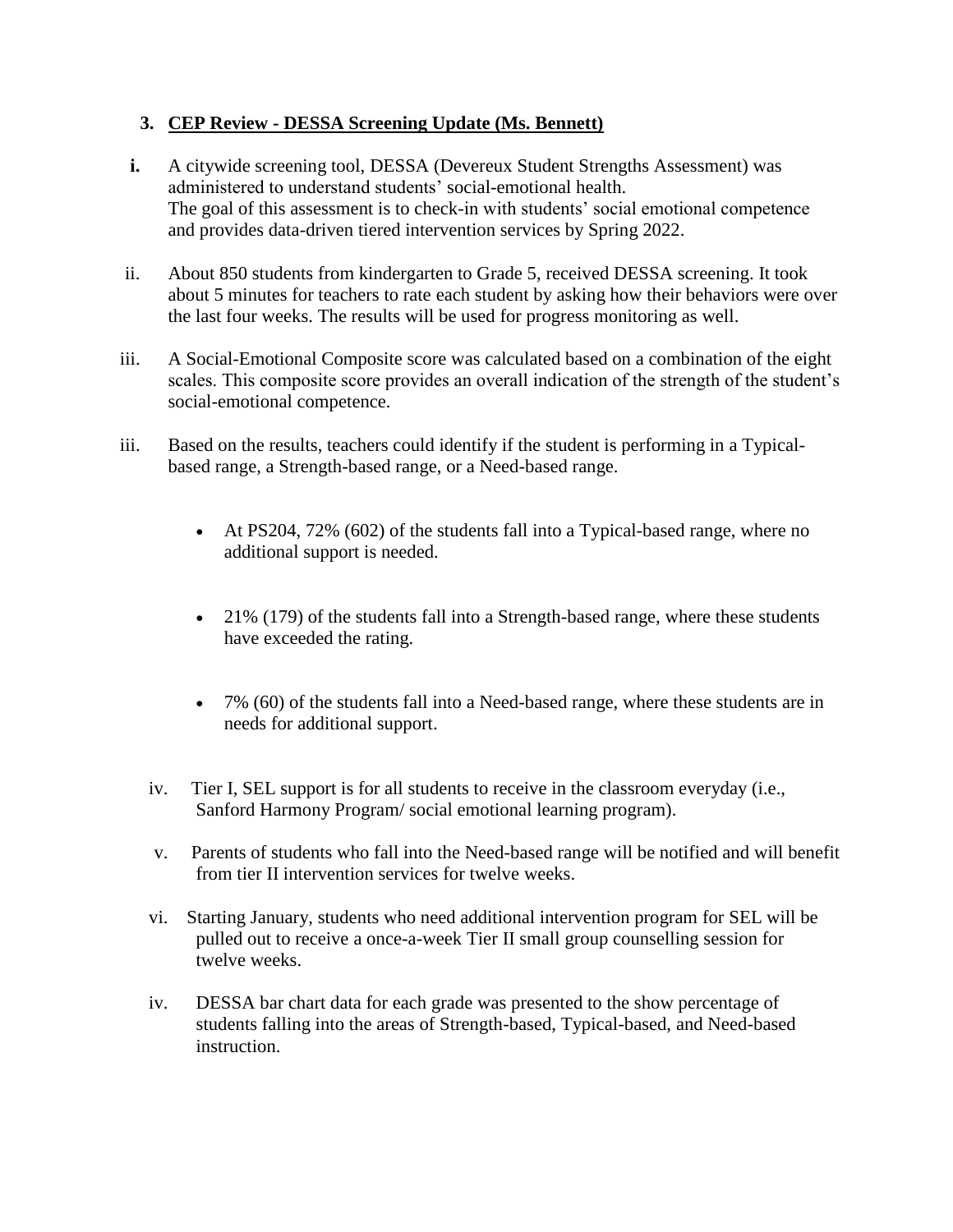vii. The DESSA data shows a greater percentage of kindergarten students falling into a Needbased range, where additional support may be needed for social emotional learning.

#### **Comments/ Questions:**

1. Question: A parent asked if the students who are unable to attend the afterschool math program may receive other assistance.

Answer: In reply, Ms. Sainato pointed out that in addition to the after-school math program, any student identified as needing extra help will receive Tier II small group instructions within the classroom.

2. Question: A parent asked if school will be able to provide additional help to prepare students for statewide tests for Math and ELA on Saturdays.

Answer: Ms. Sainato advised that starting January, PS204 will concentrate on preparing students on test taking and testing skills. Unfortunately, due to lack of staffing, additional test taking classes for afterschool hours would not available. Preparation for statewide testing is incorporated and embedded in our curriculum.

3. Question: A parent questioned if the kid is tested Covid-19 positive, how soon can sibling within the same household return to school?

Answer: Ms. Bonomolo stated that according to the Situation Room's instructions, siblings within the same household should also be quarantined together with the student who tested positive for 10 days.

4. Question: A parent asked 1) what is the current number of Covid cases reported at PS204? 2) Did the DOE set a certain number of reported Covid cases for school closures?

Answer: Ms. Bonomolo reported that the current number is fluctuating due to the lack of response time from the Situation Room. When school is reported with 20 Covid cases at the same time and cases are linked together, it may trigger school closure.

5. Question: A parent asked if the score for iReady assessment is available for parents to look at.

Answer: Ms. Sainato reminded that such information was shared during Parent Teacher Conference. She suggested parents to contact the home teachers to get an email copy of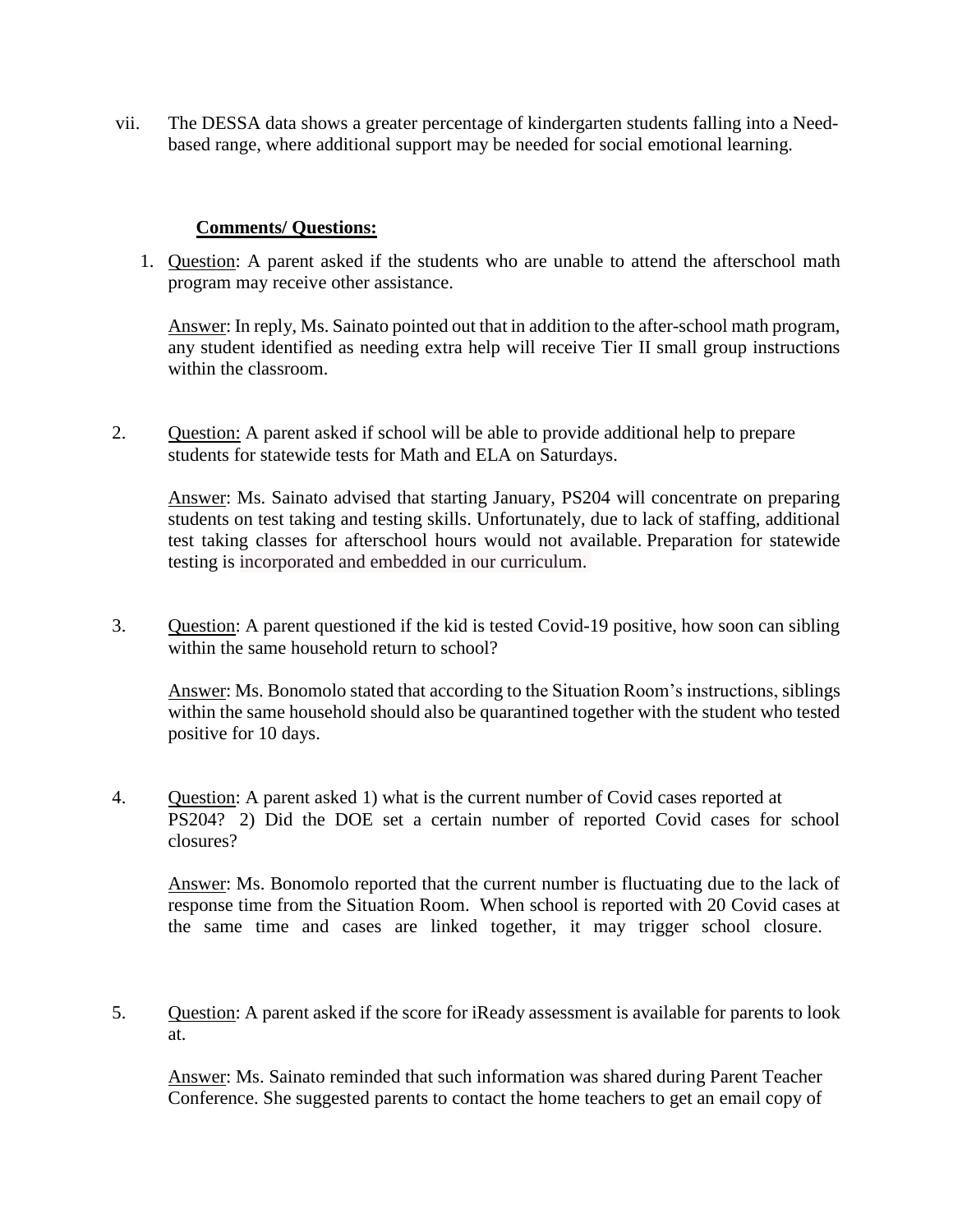report.

6. Question: A parent asked how long would the Tier II intervention session last to support social emotional learning?

Answer: Ms. Bennett explained that the Tier II intervention session will last for twelve weeks. Another assessment will take place in April to see if the student will need further services.

7. Question: A parent shared that many Third-grade parents were concerned about how the EL Education program would help students improve on ELA, as their children were falling behind.

Answer: Ms. Sainato responded that further information is needed to clarify more. Since EL Education is a new rigorous program and very different program than Journeys, teachers are continuously working with coaches to implement a better learning plan and provide targeted help based on the results of each assessment. With two continuous school years deeply affected by the ongoing pandemic, it takes time to see improvements. Ms. Bugge also shared her experience working with one student who was struggling in the beginning. She emphasized that we should focus on looking for improvements from one assessment to the next.

It was suggested that teachers send home study sheets prior to each assessment.

Ms. Guiffre noticed that students are engaged and intrigued in what they learned and started using sophisticated academic vocabulary words from the program during class conversations. It was noticed that students were excited about the content of the lessons and showed positive feedback.

Ms. Bennett also reiterated that they are planning to have multiple EL curriculum-based parent conferences for each grade, which may help parents understand all aspect of the EL program and to see how this program prepare students for state tests.

8. Question: A parent asked if hands-on manipulative materials are being used in the classroom due to safety protocols during this pandemic.

Answer: Ms. Bonomolo replied that there are no restrictions on using hands-on manipulative materials in the classroom as long as we sanitized before and after each usage.

9. Question: A parent asked about the middle school admission process.

Answer: Ms. Bonomolo replied that the admission is opened on Jan  $10<sup>th</sup>$  till Feb  $28<sup>th</sup>$ . Parents needs to make sure to have MySchool account set up, and can start exploring their child's